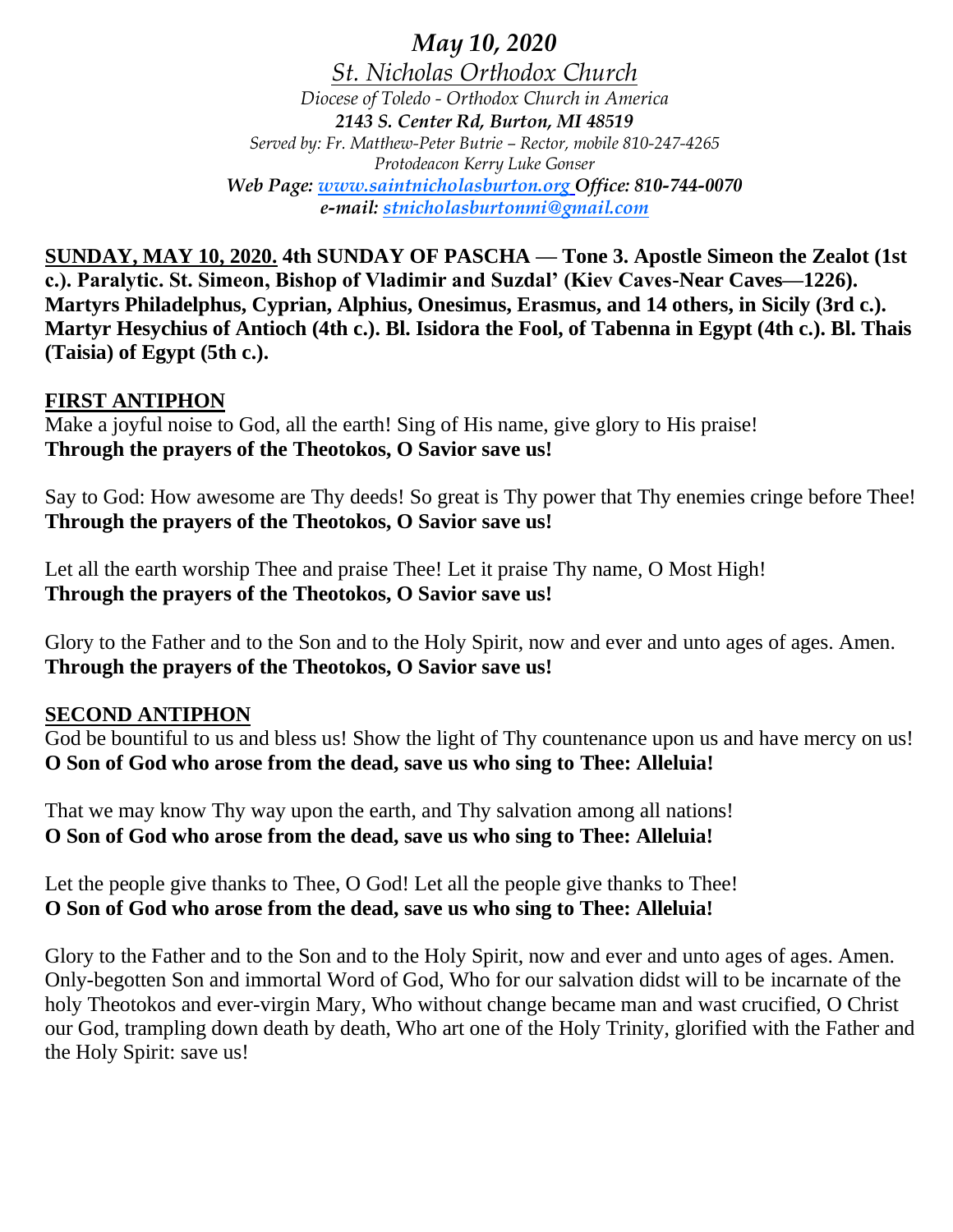## **THIRD ANTIPHON**

Let God arise, let His enemies be scattered; let those who hate Him flee from before His face. **Troparion:** Christ is risen from the dead, trampling down death by death, and upon those in the tombs bestowing life.

As smoke vanishes so let them vanish; as wax melts before the fire.

**Troparion:** Christ is risen from the dead, trampling down death by death, and upon those in the tombs bestowing life.

So the sinners will perish before the face of God; but let the righteous be glad.

**Troparion:** Christ is risen from the dead, trampling down death by death, and upon those in the tombs bestowing life.

This is the day which the Lord has made! Let us rejoice and be glad in it!

**Troparion:** Christ is risen from the dead, trampling down death by death, and upon those in the tombs bestowing life.

## **TROPARIA**

**(Tone 3)** Let the heavens rejoice! Let the earth be glad! For the Lord has shown strength with His arm. He has trampled down death by death. He has become the first born of the dead. He has delivered us from the depths of hell, and has granted to the world // great mercy.

**(Tone 4)** In truth you were revealed to your flock as a rule of faith, a model of meekness, and teacher of abstinence, so you won the heights by humility, and riches by poverty, O Holy Father Nicholas, intercede with Christ God to save our souls.

## **KONTAKION**

**(Tone 8)** Thou didst descend into the tomb, O Immortal, Thou didst destroy the power of death. In victory didst Thou arise, O Christ God, proclaiming: "Rejoice!" to the Myrrhbearing Women, granting peace to Thy Apostles, and bestowing resurrection on the fallen.

## *The Prokeimenon in the First Tone:* **Let Thy mercy, O Lord, be upon us / as we have set our hope on Thee.**

*v:* **Rejoice in the Lord, O you righteous! Praise befits the just!**

**THE READING FROM THE ACTS OF THE HOLY APOSTLES (9:32-43)** *In those days:* as Peter went here and there among them all, he came down also to the saints that lived at Lydda. There he found a man named Aeneas, who had been bedridden for eight years and was paralyzed. And Peter said to him, "Aeneas, Jesus Christ heals you; rise and make your bed." And immediately he rose. And all the residents of Lydda and Sharon saw him, and they turned to the Lord. Now there was at Joppa a disciple named Tabitha, which means Dorcas, that is Gazelle. She was full of good works and acts of charity. In those days she fell sick and died; and when they had washed her, they laid her in an upper room. Since Lydda was near Joppa, the disciples, hearing that Peter was there, sent two men to him entreating him, "Please come to us without delay." So Peter rose and went with them. And when he had come, they took him to the upper room. All the widows stood beside him weeping, and showing tunics and other garments which Dorcas made while she was with them. But Peter put them all outside and knelt down and prayed; then turning to the body he said, "Tabitha, rise." And she opened her eyes, and when she saw Peter she sat up. And he gave her his hand and lifted her up. Then calling the saints and widows he presented her alive. And it became known throughout all Joppa, and many believed in the Lord.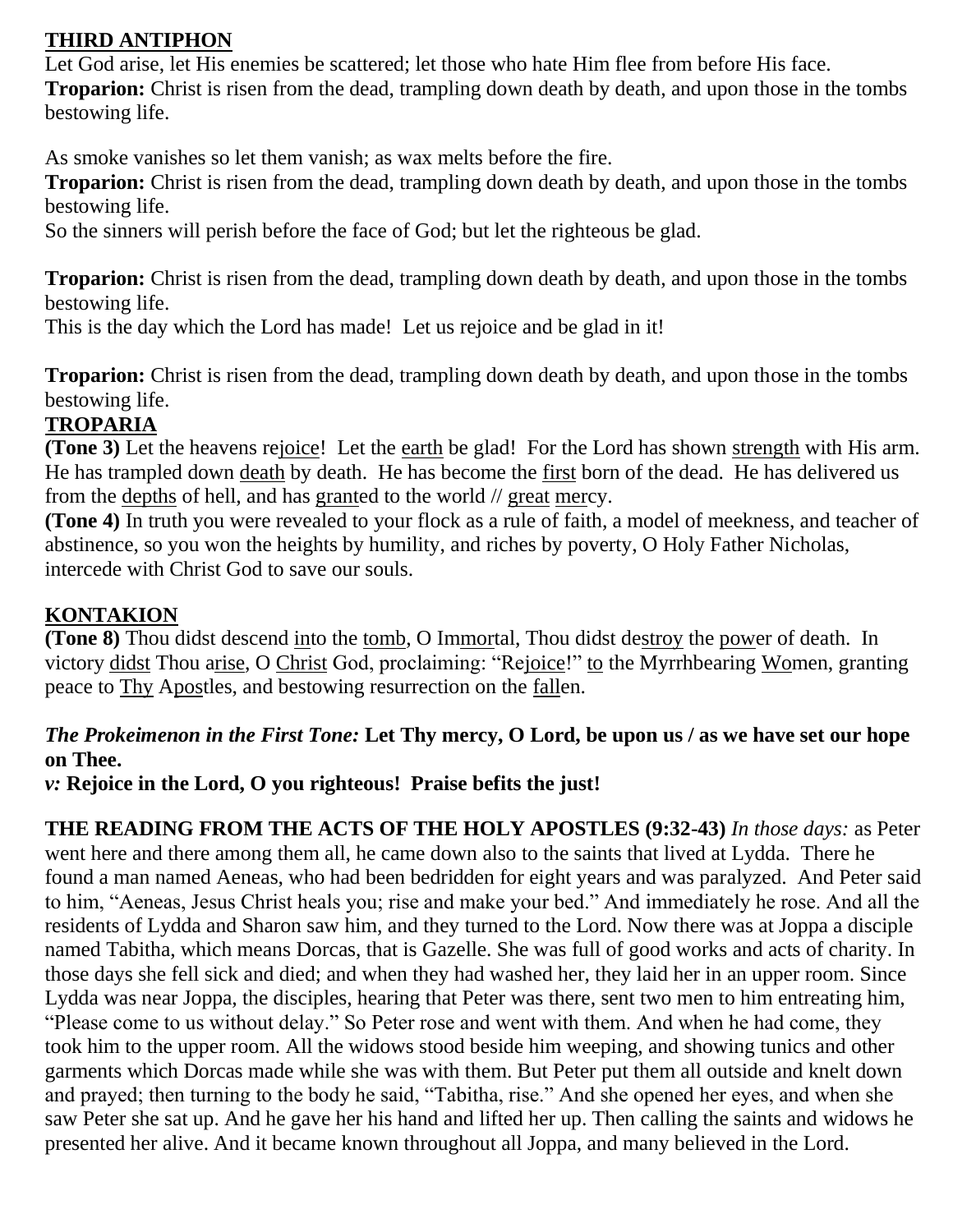## *Alleluia, Tone 5*

- *v:* **I will sing of Your mercies, O Lord, forever; with my mouth I will proclaim Your truth from generation to generation.**
- *v:* **For You have said: "Mercy will be established forever; Your truth will be prepared in the heavens."**

**THE HOLY GOSPEL ACCORDING TO JOHN (5:1-15)** At that time there was a feast of the Jews, and Jesus went up to Jerusalem. Now there is in Jerusalem by the Sheep Gate a pool, in Hebrew called Bethzatha, which has five porticoes. In these lay a multitude of invalids, blind, lame, paralyzed. One man was there, who had been ill for thirty-eight years. When Jesus saw him and knew that he had been lying there a long time, he said to him, "Do you want to be healed?" The sick man answered him, "Sir, I have no man to put me into the pool when the water is troubled, and while I am going another steps down before me." Jesus said to him, "Rise, take up your pallet, and walk." And at once the man was healed, and he took up his pallet and walked. Now that day was the sabbath. So the Jews said to the man who was cured, "It is the sabbath, it is not lawful for you to carry your pallet." But he answered them, "The man who healed me said to me, `Take up your pallet, and walk.'" They asked him, "Who is the man who said to you, `Take up your pallet, and walk'?" Now the man who had been healed did not know who it was, for Jesus had withdrawn, as there was a crowd in the place. Afterward, Jesus found him in the temple, and said to him, "See, you are well! Sin no more, that nothing worse befall you." The man went away and told the Jews that it was Jesus who had healed him.

## **THE HYMN TO THE THEOTOKOS**

The Angel cried to the Lady full of grace: Rejoice, O Pure Virgin! Again I say: Rejoice! Your Son is risen from His three days in the tomb! With Himself He has raised all the dead! Rejoice, all ye people! Shine! Shine! O New Jerusalem! The Glory of the Lord has shone on you! Exult now and be glad, O Zion! Be radiant, O Pure Theotokos, in the Resurrection of your Son!

## **COMMUNION HYMN**

Receive the Body of Christ; taste the Fountain of Immortality. Alleluia! Alleluia! Alleluia!

## **IN PLACE OF "WE HAVE SEEN THE TRUE LIGHT…"**

Christ is risen from the dead, trampling down death by death, and upon those in the tombs bestowing life.

## **Christ is risen! Indeed He is risen! Christos voskrese! Voistinnu voskrese! (Slavonic) Christos anesti! Alithos anesti! (Greek) Al Maseeya kam! Hakkan kam! (Arabic) Hristos vaskrese! Voistinnu vaskrese! (Serbian) Hristos a înviat! Adeverat a înviat! (Romanian)**

## **The holy Gospel according to Luke 24:12-35 (5th Matins Gospel)**

But Peter arose and ran to the tomb; and stooping down, he saw the linen cloths lying by themselves; and he departed, marveling to himself at what had happened. Now behold, two of them were traveling that same day to a village called Emmaus, which was seven miles from Jerusalem. And they talked together of all these things which had happened. So it was, while they conversed and reasoned, that Jesus Himself drew near and went with them. But their eyes were restrained, so that they did not know Him. And He said to them, "What kind of conversation is this that you have with one another as you walk and are sad?" Then the one whose name was Cleopas answered and said to Him, "Are You the only stranger in Jerusalem, and have You not known the things which happened there in these days?" And He said to them, "What things?" So they said to Him, "The things concerning Jesus of Nazareth,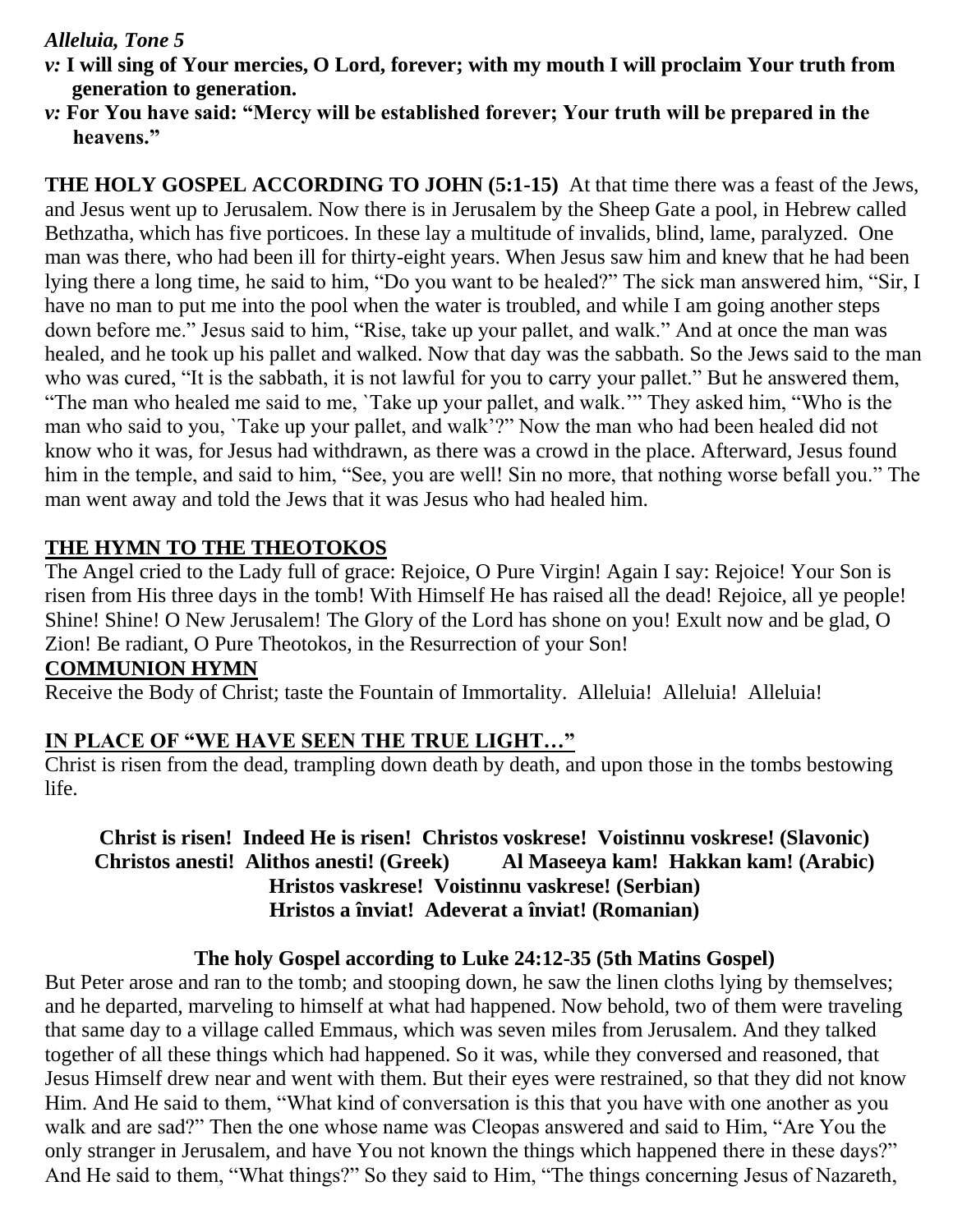who was a Prophet mighty in deed and word before God and all the people, and how the chief priests and our rulers delivered Him to be condemned to death, and crucified Him. But we were hoping that it was He who was going to redeem Israel. Indeed, besides all this, today is the third day since these things happened. Yes, and certain women of our company, who arrived at the tomb early, astonished us. When they did not find His body, they came saying that they had also seen a vision of angels who said He was alive. And certain of those who were with us went to the tomb and found it just as the women had said; but Him they did not see. Then He said to them, "O foolish ones, and slow of heart to believe in all that the prophets have spoken! Ought not the Christ to have suffered these things and to enter into His glory? And beginning at Moses and all the Prophets, He expounded to them in all the Scriptures the things concerning Himself. Then they drew near to the village where they were going, and He indicated that He would have gone farther. But they constrained Him, saying, "Abide with us, for it is toward evening, and the day is far spent." And He went in to stay with them. Now it came to pass, as He sat at the table with them, that He took bread, blessed and broke it, and gave it to them. Then their eyes were opened and they knew Him; and He vanished from their sight. And they said to one another, "Did not our heart burn within us while He talked with us on the road, and while He opened the Scriptures to us?" So they rose up that very hour and returned to Jerusalem, and found the eleven and those who were with them gathered together, saying, "The Lord is risen indeed, and has appeared to Simon!" And they told about the things that had happened on the road, and how He was known to them in the breaking of bread.

### **Sunday of the Paralytic**

*O Thou Who holdest the ends of the earth in the palm of Thy hand, O Jesus our God, Who art cobeginningless with the Father, and Who, together with the Holy Spirit dost rule over all things: Thou didst appear in the flesh, healing infirmities, driving away passions, and giving sight to the blind. And, by a divine word, Thou didst raise up the paralytic, commanding him to walk straightway and to take up upon his shoulders his bed, which had carried him. Wherefore, together with him we all praise Thee and cry: O Compassionate Christ, glory to Thy dominion and might. --Oikos of the Feast* On this, the fourth Sunday of Pascha, we make commemoration of the Paralytic and, as is meet, we celebrate the miracle wrought for him. *The word of Christ was strength for the paralytic;And thus this word alone was his healing.* Jesus healed the Paralytic at the Sheep's Pool, located near the Sheep's Gate of Jerusalem, where people sacrificed their beasts and washed their insides. The pool had five sides, with a porch and arch on each. A number of people, afflicted with various diseases, passed through them, waiting at the water for an angel to come down and stir it. Once it moved, whoever stepped into the water first was instantly healed. One poor man, whose story is recounted in today's Gospel lection in the Divine Liturgy, waited 38 years for someone to lower him into the water, because he was unable to move into the water himself. However, the Savior merely commanded the man to get up and walk, and he was healed. By Thy boundless mercy, O Christ our God, have mercy on us. Amen.

May 10, 2020



#### **CANDLE INTENTIONS FOR THE HEALTH AND BLESSINGS OF**

Magda, Eleni, Kosta, Lena & family Dorothy Goodman Fr. Tom, Fr. Don, Fr. Paul, Fr. Anthony, Fr. Robert, Aaron, Milica, Calvin, Larry, Helen, Angelo, Joan, Peggy, Bob, Angelo, Christine, Dorothy, Anna, Irene, Allen, Deborah, Luba, Kosta, Stojan, Mira, Bosa, Christopher, Allison, Jeanette, Katheryn, Joseph, Ted, Marlene, Gladys, my family & friends. Joe Tome Special Intention Joe Tome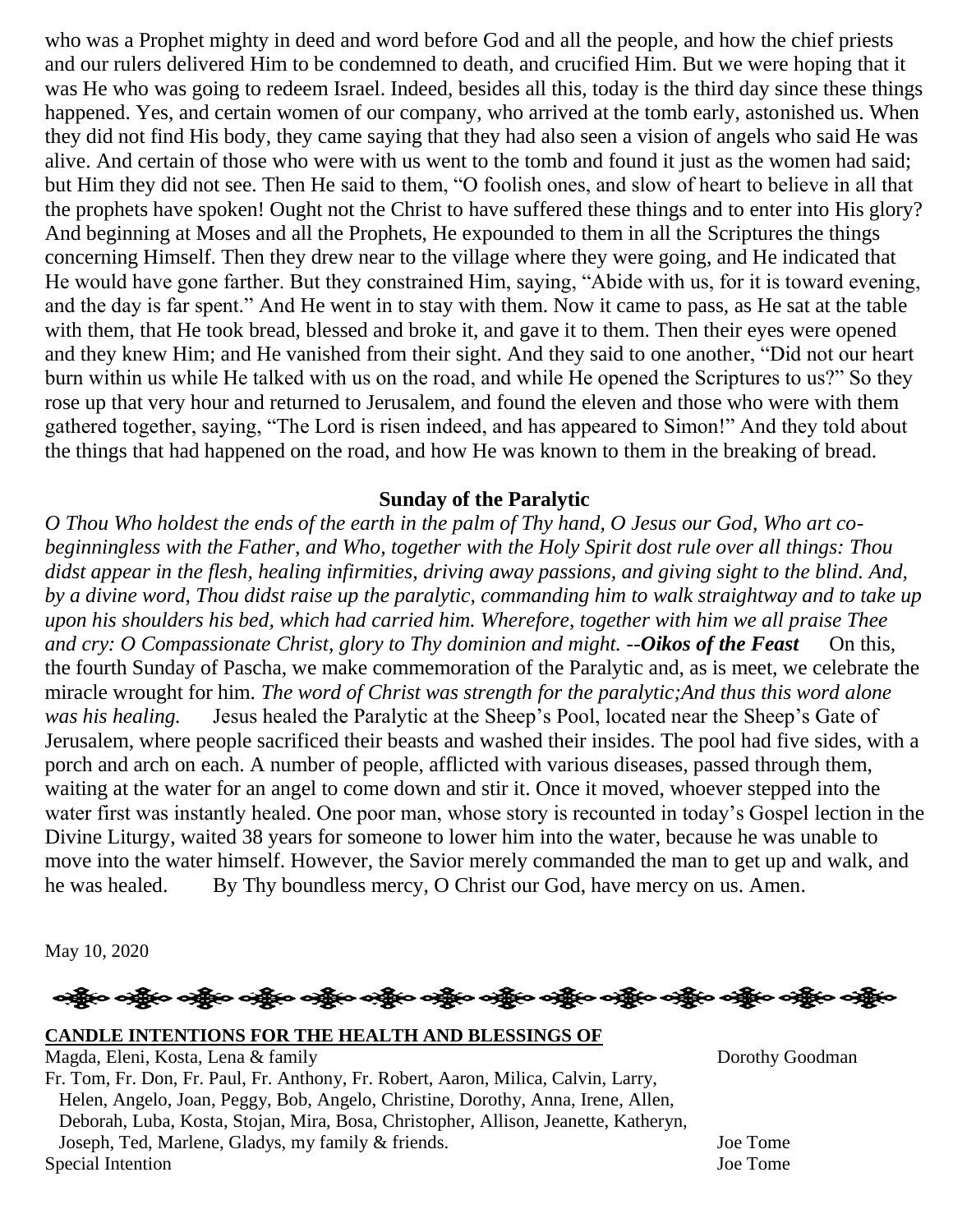### **CANDLE INTENTIONS FOR BLESSED REPOSE**

Blessed Repose~Memory Eternal Alex Popoff Dorothy Goodman



**CHRIST IS RISEN! INDEED HE IS RISEN! Welcome to everyone joining us via our YouTube channel:**  *[St Nicholas Orthodox Church Burton.](https://www.youtube.com/channel/UC59tV-Re443z-GCoETAUvfA)* **Blessed Mothers' Day to all our living mothers, aunts, grandmothers, and godmothers. To all our fallen asleep mothers, aunts, grandmothers, and godmothers: the light of Christ's face shine upon them.**

# **KEEPING IN TOUCH WITH THOSE IN NURSING HOMES AND ASSISTED LIVING FACILITIES**

**To aid in your outreach, here is a listing of their addresses:**

| <b>Helen Ashmun</b>   | 4436 Beecher Rd.                                         | <b>Flint, MI 48532</b>       |
|-----------------------|----------------------------------------------------------|------------------------------|
| <b>Larry Bladecki</b> | 409 15 <sup>th</sup> Street                              | <b>Bay City, MI 48708</b>    |
| <b>Anna Branoff</b>   | Grand Blanc Fields 12628 Pagels Dr Grand Blanc, MI 48439 |                              |
| <b>Gladys Edwards</b> | 2 Harbor Dr.                                             | <b>St. Clair, MO 63077</b>   |
| <b>Paul Ellis</b>     | 2360 Stonebridge Dr.                                     | <b>Flint, MI 48532</b>       |
| Vasilka Karatza       | <b>Regency 1330 Grand Pointe Ct</b>                      | <b>Grand Blanc, MI 48439</b> |
| <b>Jo Sredich</b>     | Magnolia House 4134 N. State Rd.                         | Davison, MI 48423            |

### **YouTube channel information**

+Visit our YouTube page [here](https://www.youtube.com/channel/UC59tV-Re443z-GCoETAUvfA)

+To be notified of when we go live be sure to **subscribe** and **turn on notifications** for our YouTube page.

+Updates will be posted on our [Facebook page](https://www.facebook.com/stnicholasburton/) as well

+If you miss the live-stream, the service will be archived. Be aware that once the live-stream ends it will take some time for the video to render to be able to be archived so if you don't see the video right away don't worry.

+Treat the live-stream as you were in the church, get dressed, light a candle, stand in your icon corner, stand for the Gospel, etc.

+If you have a difficult time accessing the live-stream please email [stnicholasburtonmi@gmail.com](mailto:stnicholasburtonmi@gmail.com) so we can help you.

## **MAKE YOUR FAITHFUL GIVING EASY AND CONVENIENT WITH GIVELIFY**



You can now donate to St. Nicholas with an app on your phone  $\&$  as always on our website by <https://saintnicholasburton.org/> Go to the website and on the home page click on the box **Give now with Givelify** which will walk you through the donation process: this is a secure site. You can then fill in the requested information and make your donation. You can donate toward any fund even coffee hour. If you want to split a donation between different areas just include a memo indicating how you would like the funds applied.

### **FROM THE PARISH COUNCIL**

There are presently two suggested ways to continue your stewardship without interruption:

1) by writing a check to St. Nicholas Orthodox Church and sending it to the parish address: 2143 S Center Rd, Burton, MI 48519; or

2) by donating online on our parish website <https://saintnicholasburton.org/> Go to the website and on the home page click on the box **Give now with Givelify** which will walk you through the donation process: this is a secure site. You can then fill in the requested information and make your donation.

In advance, we thank you for your ongoing support that will ensure a quick return to normal parish life as soon as possible. Be assured of our prayers and our constant attention to your needs and the needs of all our parish. **– St. Nicholas Parish Council**